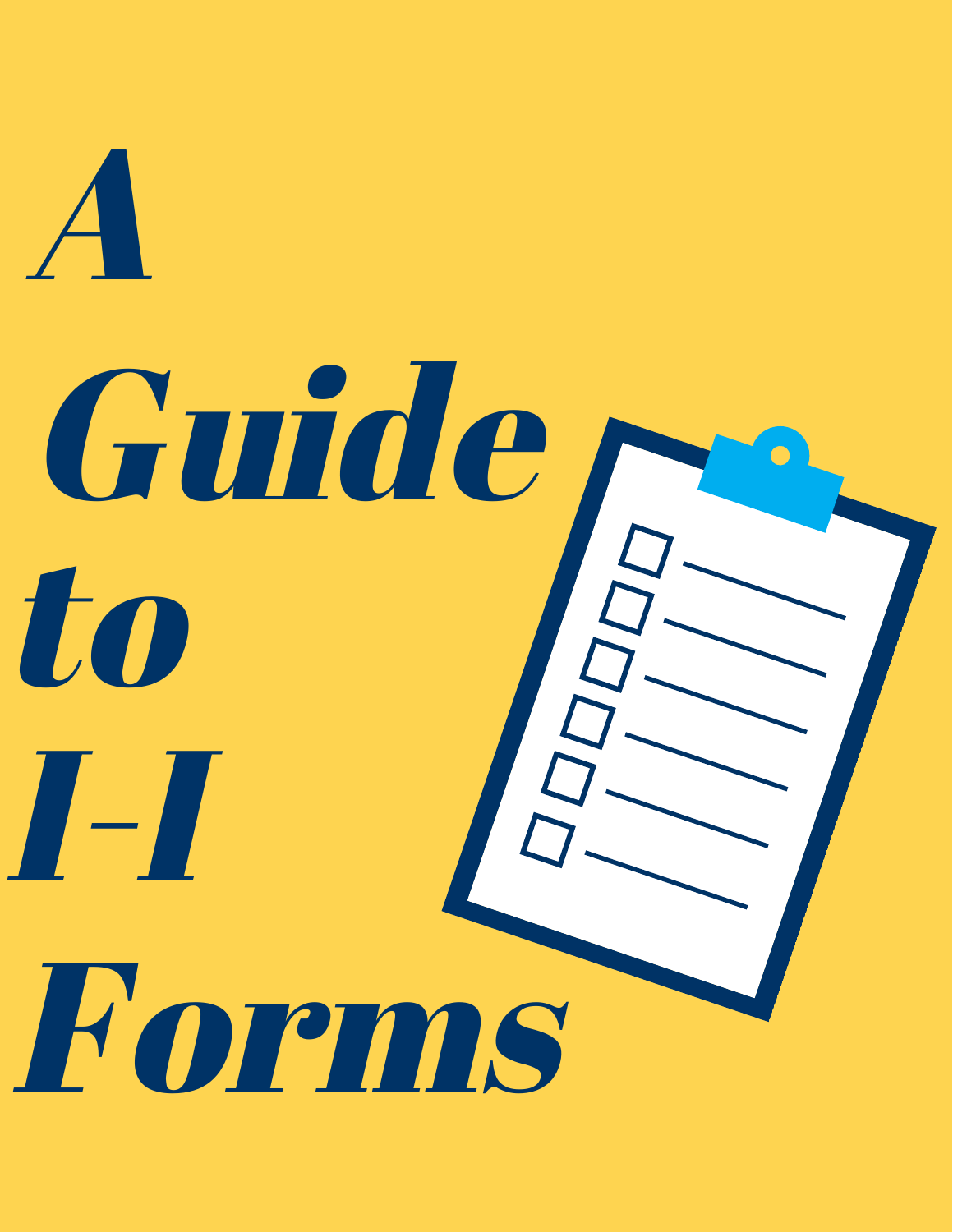Monthly Report Forms

- . Due: by the 10th of every month
- Confusion areas:
	- o Reporting period: the month before
	- **In Has your membership** changed this reporting period?: Does your club still hold the same # of members?
	- Regional Advisor 's email: reg(your region #)@iikeyclub.org
	- LtG's Email: ltg(your division #)@iikeyclub.org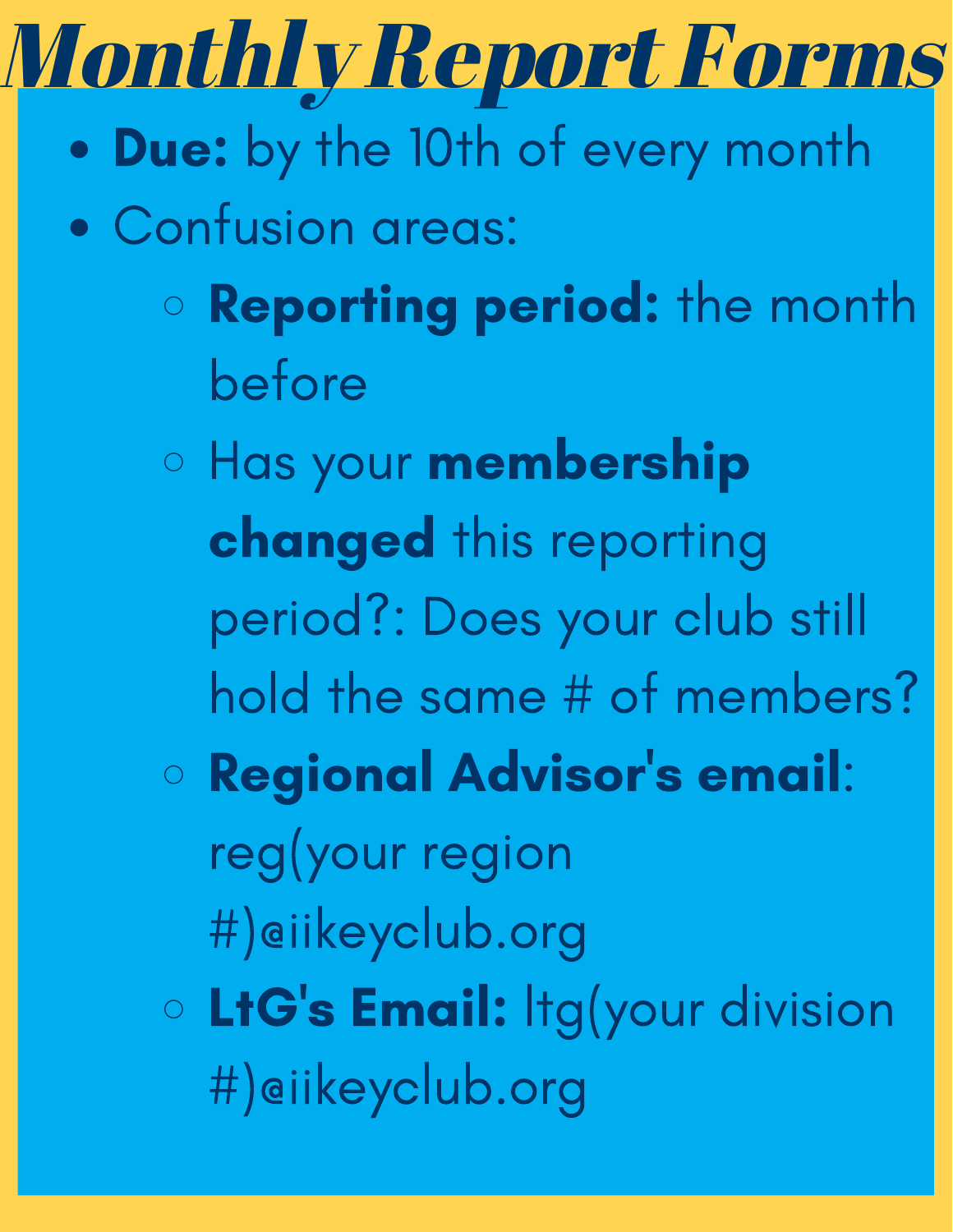### Why? Monthly Report Forms

- Update your Lt. Governor & District Executive Board 1. on the status of your club
- 2. Learn how to improve your club

### How?

- 1. Go to **iikeyclub.org**
- 2. "Resources"
- "Forms " 3.
- 4. "Monthly Report Form"
- 5. Fill out with as much accurate information and images as possible by the **10th of every month**

#### **Grading**

- All MRFs (Monthly Report Forms) are reviewed by our Stat. Secretary (statseceiikeyclub.org)
- Each form is graded out of 9 points, with the possibility of 2 bonus points
	- o 1 bonus point for submission before the 8th of the month
	- 1 bonus point for pictures included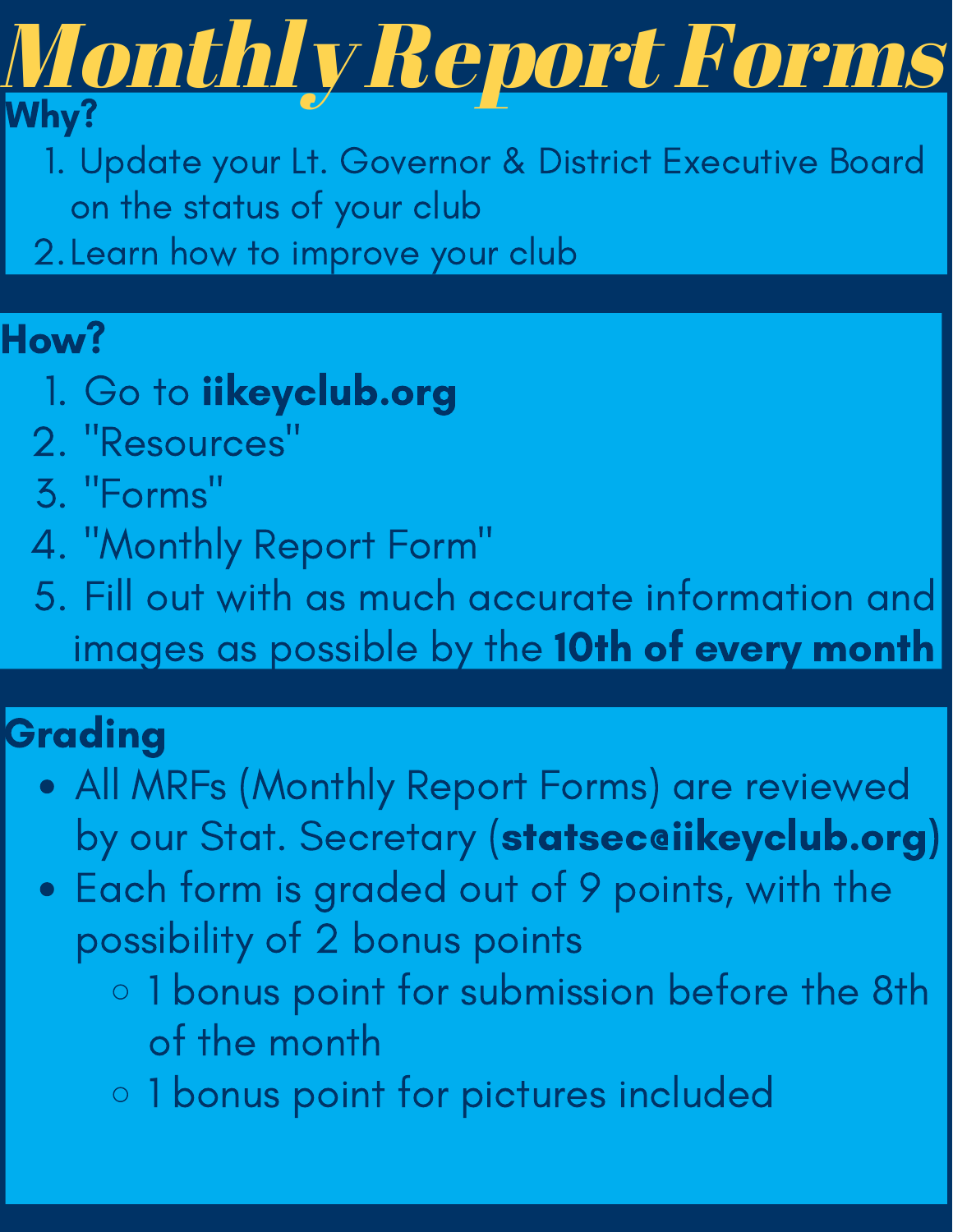# Club Officer Roster

- · Due: September 15
- Notes from our I-I Secretary:
	- o Include personal emails & phone numbers when possible
	- The earlier submitted, the better!
	- Please do not abbreviate your school' s name
	- o Include Kiwanis and Faculty Advisors
	- o Include all students serving as executive officers